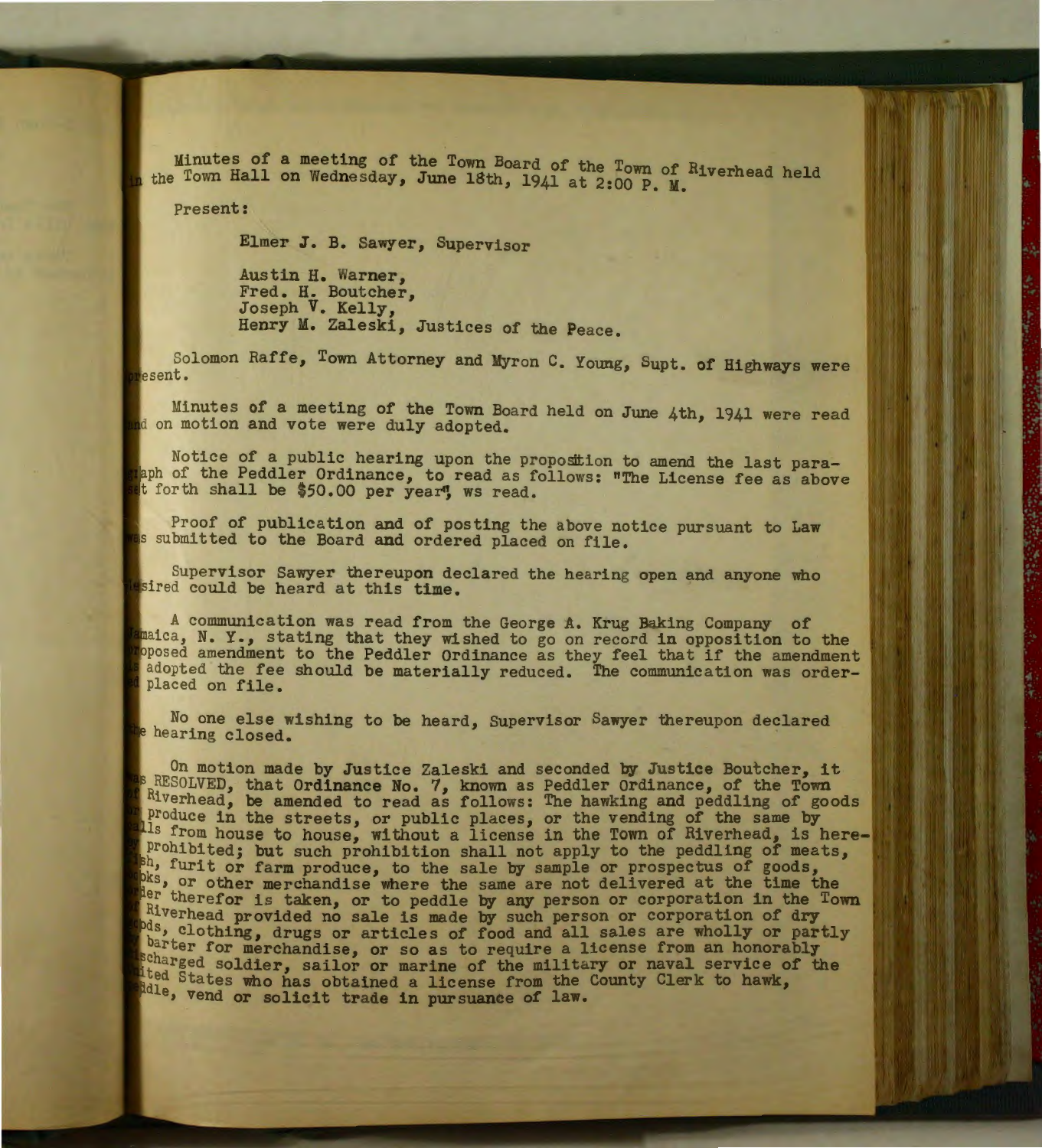Page 2- Town Board Minutes of Meeting held June 18th, 1941.

This Ordinance does not apply to any person, firm or corporation who has within the Town of Riverhead a regular established store or warehouse to wh1ch orders may be given through a delivery man according to the usual custom.

The violation of this ordinance shall constitute a misdemeanor.

The license fee as above set forth shall be as follows:- Per year \$50.00.

And it is further resolved that Ordinance No. 7 of the Town of Riverhead as amended shall become effective on July 8th, 1941. The vote, Justices Warner, Boutcher, Kelly and Zaleski, Yes, Supervisor Sawyer, Yes. Total vote, Yes 5, No 0. The resolution was thereupon declared duly adopted.

William Dranitzke, Attorney, addressed the Board stating that a group of men in Manorville, part of whom live in the Town of Riverhead desire to form a Fire Company to be known as the Manorville Fire Corporation, however, in order for them to incorporate, they must have the permission of the Town Board to do so. He explained that the purpose of the Corpora tion is to act in case of an emergency and that their expenses will be paid only by public subscription.

On motion made by Justice Warner and seconded by Justice Boutcher, it was RESOLVED that the group of men known as the Manorville Fire Corporation be granted permission to incorporate. The vote, Justices Warner, Boutcher, Kelly and Zaleski, Yes, Supervisor Sawyer, Yes. Total vote, Yes 5, No 0. The resolution was thereupon declared duly adopted.

On motion made by Justice Kelly and seconded by Justice Zaleski, it was RESOLVED that the Town Supt. of Highways is hereby authorized to purchase under Section 142 of the Highway Law from the Good Roads Machinery Company of New York, Inc., with the approval of the County Superintendent of Highways, one used galion Portable Roller complete with sprinkling system and electric starter Model R-19800 J. G. for a total price of \$1475.00. The vote, Justices Warner, Boutcher, Kelly and Zaleski. Yes, Supervisor Sawyer, Yes. Total vote, Yes 5, No 0. The resolution was the reupon declared duly adopted.

On motion made by Justice Kelly and seconded by Justice Warner, it was RESOLVED that Myron C. Young, Supt. of Highways is hereby authorized to purchase not to exceed 500 yards of grits and 500 yards of sand and/or loam. The vote, Justices Warner, Boutcher, Kelly and Zaleski, Yes, Super-<br>Visor Sawyer, Yes. Total vote, Yes 5, No 0. The resolution was thereupon visor Sawyer, Yes. Total vote, Yes 5, No 0. The resolution was thereupon declared duly adopted.

The request by the employees of the Town Highway Department for an increase in wages was brought to the attention of the Town Board. The matter was referred to the Highway Committee for investigation and report.

An invitation from the Suffolk County League of Women Voters to attend a meeting at Timber Point Club, Great River, N. Y., on June 2oth, 1941 at 2:00 P. M., on the subject of Civil Service for Suffolk County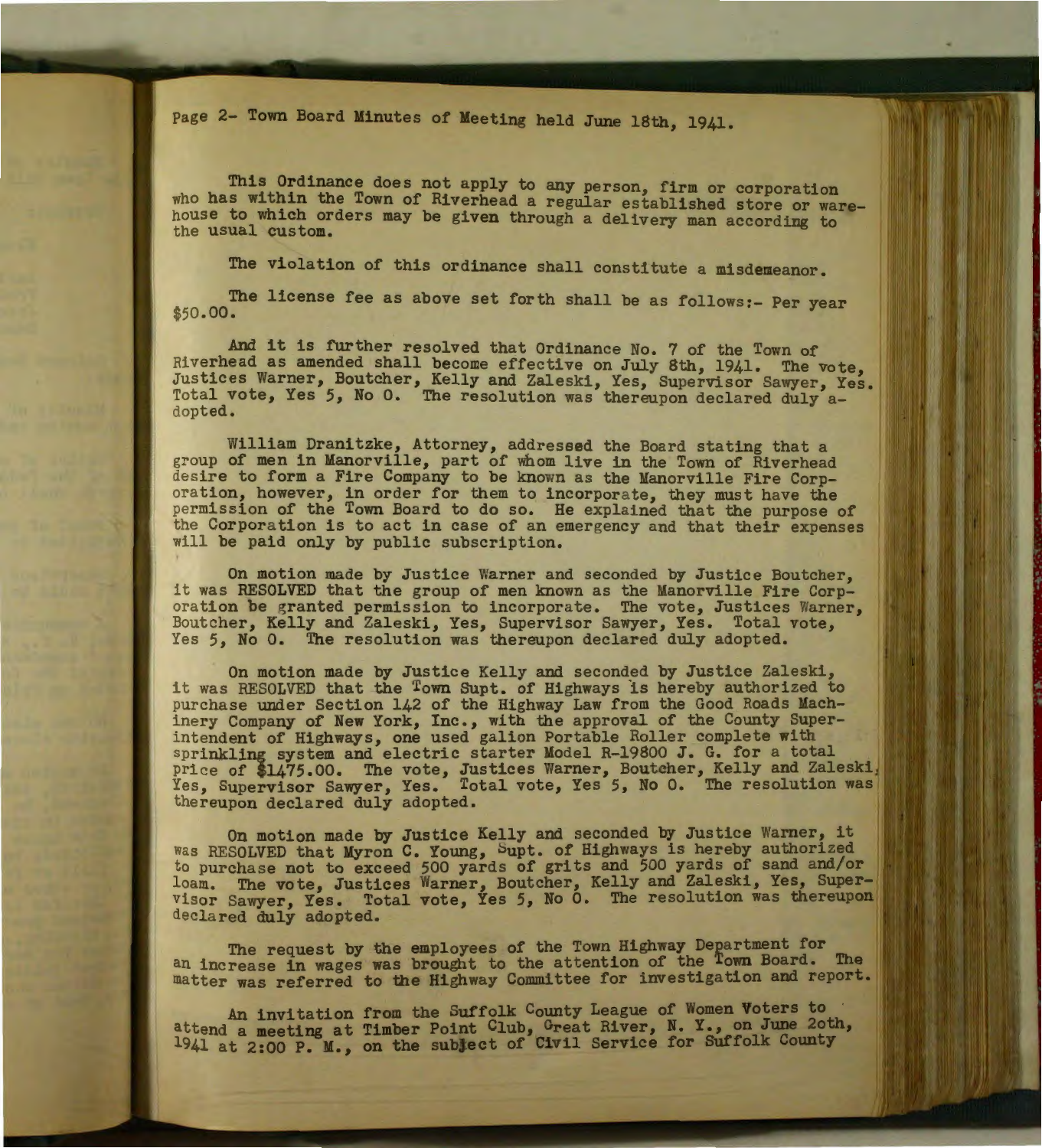Page 3- Town Board Minutes of Meeting held June 18th, 1941.

with the hopes that the Board will be able to attend was read and ordered

A communication from Joseph E. Walsh, President of the Riverhead Firemen's Assocation advising that the Association has met all requirements under the New State Law with reference to the proposed fireworks display to be held at the Fair Grounds on Friday, July 4th. 1941, Adequate liability insurance has been contracted for and that a diagram of the grounds and other details will be filed with the Town Clerk upon receiving formal authorization from the Board in accordance with law. The communication was ordered placed on file.

On motion made by Justice Kelly and seconded by Justice Warner, it was RESOLVED that the Riverhead Firemen's Association be granted permission to hold a Fireworks Display at the Riverhead Fair Grounds on Friday, July 4th, 1941, providing that all requirements of the Law are met. The vote, Justices Warner, Boutcher, Kelly and Zaleski, Yes, Supervisor Sawyer, Yes. Total vote, Yes 5, No 0. The resolution was thereupon declared duly a-<br>dopted.

A communication was read from Forrest A. Yeager, Chairman of the Decorating Committee of the Riverhead Firemen's Association urging the Board to decorate the Town Hall for the coming Firemen's Tournament and Parade to be held on July 4th, 1941. The communication was ordered placed

On motion made by Justice Zaleski and seconded by Justice Boutcher, it was RESOLVED that the Supervisor be authorized to decorate the Town Hall for the coming Firemen's Tournament and Parade to be held on July 4th. 1941 and to expend the sum not to exceed \$20.00 for such decoration. The vote, Justices Warner, Boutcher, Kelly and Zaleski, Yes, Supervisor Sawyer, Yes. Total vote, Yes *5,* No 0. The resolution was thereupon declared duly adopted .

The matter of the claim of Reynold Ryan against the Town of fiverhead for alleged damage to his trailer while attempting to pass under the Long Island Railroad trestle across South Jamesport Avenue at a point approxi-<br>mately one-half mile south of Route 25 was submitted to the Board and order-<br>ed placed on file.

The matter in regard to a directing sign to be placed in the vestibule of the Town Hall was discussed. On motion and vote was referred to the Town Hall Committee.

On motion made by Justice Warner and seconded by Justice Kelly, it was RESOLVED that Michael McKillop be appointed to serve as Life Guard at the Reeve's Park Beach from June 28th to September 1st, 1941 inclusive, and further

RESOLVED that Hallock Luce, Jr., be appointed to serve at the Iron Pier Beach from June 28th to July 23rd, 1941 inclusive and further